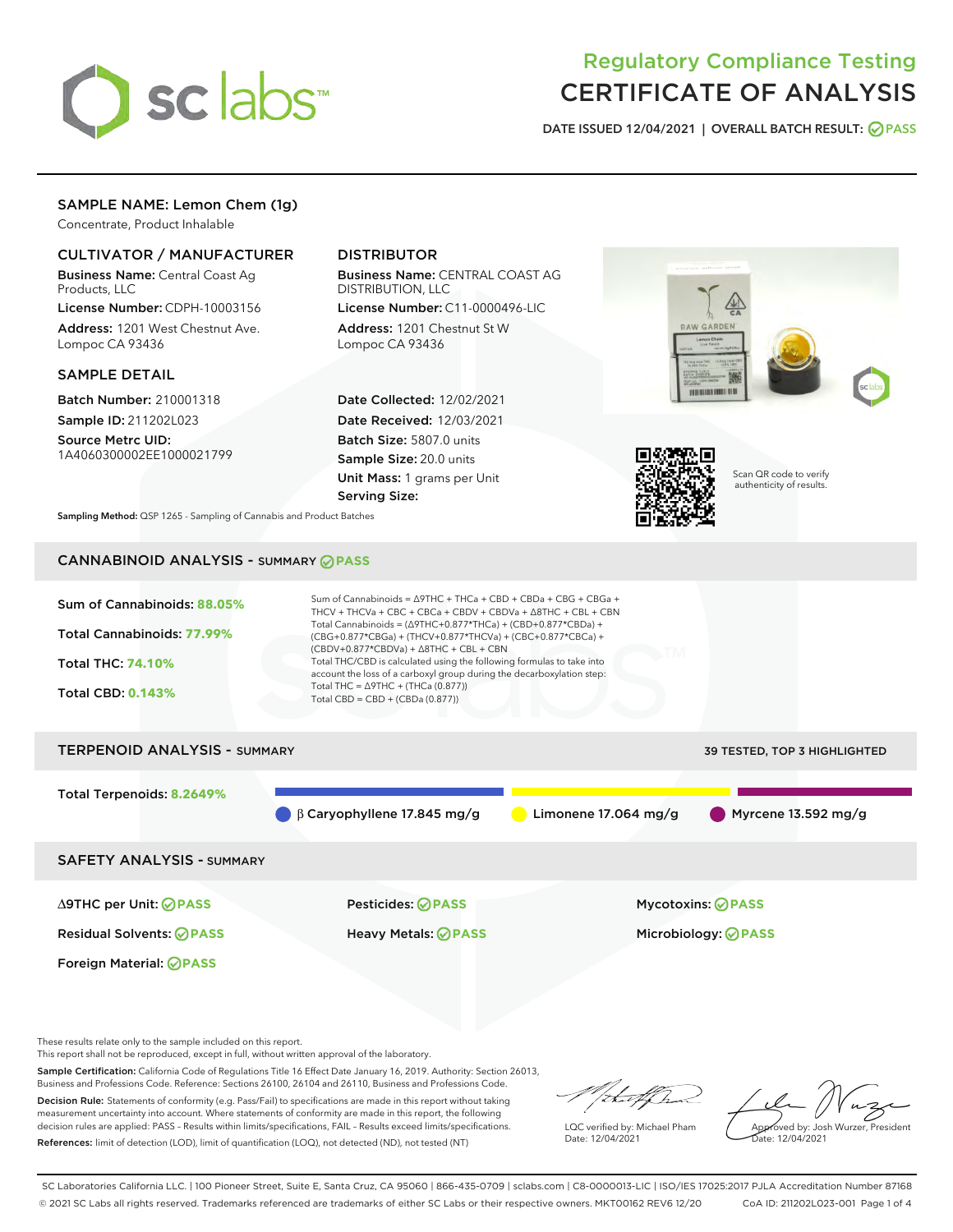



LEMON CHEM (1G) | DATE ISSUED 12/04/2021 | OVERALL BATCH RESULT:  $\bigcirc$  PASS

#### CANNABINOID TEST RESULTS - 12/04/2021 2 PASS

Tested by high-performance liquid chromatography with diode-array detection (HPLC-DAD). **Method:** QSP 1157 - Analysis of Cannabinoids by HPLC-DAD

#### TOTAL CANNABINOIDS: **77.99%**

Total Cannabinoids (Total THC) + (Total CBD) + (Total CBG) + (Total THCV) + (Total CBC) + (Total CBDV) + ∆8THC + CBL + CBN

TOTAL THC: **74.10%** Total THC (∆9THC+0.877\*THCa)

TOTAL CBD: **0.143%**

Total CBD (CBD+0.877\*CBDa)

TOTAL CBG: 2.14% Total CBG (CBG+0.877\*CBGa)

TOTAL THCV: 0.277% Total THCV (THCV+0.877\*THCVa)

TOTAL CBC: 1.33% Total CBC (CBC+0.877\*CBCa)

TOTAL CBDV: ND Total CBDV (CBDV+0.877\*CBDVa)

| <b>COMPOUND</b>  | LOD/LOQ<br>(mg/g)          | <b>MEASUREMENT</b><br><b>UNCERTAINTY</b><br>(mg/g) | <b>RESULT</b><br>(mg/g) | <b>RESULT</b><br>(%) |
|------------------|----------------------------|----------------------------------------------------|-------------------------|----------------------|
| <b>THCa</b>      | 0.05 / 0.14                | ±19.993                                            | 777.94                  | 77.794               |
| <b>A9THC</b>     | 0.06 / 0.26                | ±2.021                                             | 58.75                   | 5.875                |
| <b>CBGa</b>      | 0.1/0.2                    | ±1.11                                              | 21.3                    | 2.13                 |
| <b>CBCa</b>      | 0.07/0.28                  | ±0.680                                             | 13.90                   | 1.390                |
| <b>THCVa</b>     | 0.07/0.20                  | ±0.151                                             | 3.16                    | 0.316                |
| <b>CBG</b>       | 0.06/0.19                  | ±0.107                                             | 2.71                    | 0.271                |
| <b>CBDa</b>      | 0.02/0.19                  | ±0.048                                             | 1.63                    | 0.163                |
| <b>CBC</b>       | 0.2 / 0.5                  | ±0.03                                              | 1.1                     | 0.11                 |
| $\triangle$ 8THC | 0.1/0.4                    | N/A                                                | <b>ND</b>               | <b>ND</b>            |
| <b>THCV</b>      | 0.1 / 0.2                  | N/A                                                | <b>ND</b>               | <b>ND</b>            |
| <b>CBD</b>       | 0.07/0.29                  | N/A                                                | <b>ND</b>               | <b>ND</b>            |
| <b>CBDV</b>      | 0.04 / 0.15                | N/A                                                | <b>ND</b>               | <b>ND</b>            |
| <b>CBDVa</b>     | 0.03 / 0.53                | N/A                                                | <b>ND</b>               | <b>ND</b>            |
| <b>CBL</b>       | 0.06 / 0.24                | N/A                                                | <b>ND</b>               | <b>ND</b>            |
| <b>CBN</b>       | 0.1/0.3                    | N/A                                                | <b>ND</b>               | <b>ND</b>            |
|                  | <b>SUM OF CANNABINOIDS</b> |                                                    | 880.5 mg/g              | 88.05%               |

#### **UNIT MASS: 1 grams per Unit**

| ∆9THC per Unit                        | 1120 per-package limit | 58.75 mg/unit  | <b>PASS</b> |
|---------------------------------------|------------------------|----------------|-------------|
| <b>Total THC per Unit</b>             |                        | 741.00 mg/unit |             |
| <b>CBD</b> per Unit                   |                        | <b>ND</b>      |             |
| <b>Total CBD per Unit</b>             |                        | $1.43$ mg/unit |             |
| Sum of Cannabinoids<br>per Unit       |                        | 880.5 mg/unit  |             |
| <b>Total Cannabinoids</b><br>per Unit |                        | 779.9 mg/unit  |             |

#### TERPENOID TEST RESULTS - 12/04/2021

Terpene analysis utilizing gas chromatography-flame ionization detection (GC-FID). **Method:** QSP 1192 - Analysis of Terpenoids by GC-FID

| <b>COMPOUND</b>           | LOD/LOQ<br>(mg/g) | <b>MEASUREMENT</b><br><b>UNCERTAINTY</b><br>(mg/g) | <b>RESULT</b><br>(mg/g)                          | <b>RESULT</b><br>(%) |
|---------------------------|-------------------|----------------------------------------------------|--------------------------------------------------|----------------------|
| $\beta$ Caryophyllene     | 0.004 / 0.012     | ±0.6353                                            | 17.845                                           | 1.7845               |
| Limonene                  | 0.005 / 0.016     | ±0.2440                                            | 17.064                                           | 1.7064               |
| <b>Myrcene</b>            | 0.008 / 0.025     | ±0.1753                                            | 13.592                                           | 1.3592               |
| $\alpha$ Humulene         | 0.009/0.029       | ±0.1945                                            | 6.059                                            | 0.6059               |
| Linalool                  | 0.009 / 0.032     | ±0.1902                                            | 5.004                                            | 0.5004               |
| Valencene                 | 0.009 / 0.030     | ±0.2135                                            | 3.099                                            | 0.3099               |
| Ocimene                   | 0.011 / 0.038     | ±0.0960                                            | 2.991                                            | 0.2991               |
| <b>Terpineol</b>          | 0.016 / 0.055     | ±0.1657                                            | 2.698                                            | 0.2698               |
| $\alpha$ Bisabolol        | 0.008 / 0.026     | ±0.1367                                            | 2.560                                            | 0.2560               |
| <b>β Pinene</b>           | 0.004 / 0.014     | ±0.0269                                            | 2.338                                            | 0.2338               |
| $\alpha$ Pinene           | 0.005 / 0.017     | ±0.0169                                            | 1.964                                            | 0.1964               |
| Fenchol                   | 0.010 / 0.034     | ±0.0605                                            | 1.564                                            | 0.1564               |
| Guaiol                    | 0.009/0.030       | ±0.0479                                            | 1.015                                            | 0.1015               |
| trans- $\beta$ -Farnesene | 0.008 / 0.025     | ±0.0356                                            | 1.002                                            | 0.1002               |
| Terpinolene               | 0.008 / 0.026     | ±0.0196                                            | 0.957                                            | 0.0957               |
| Nerolidol                 | 0.009 / 0.028     | ±0.0602                                            | 0.957                                            | 0.0957               |
| Caryophyllene<br>Oxide    | 0.010 / 0.033     | ±0.0338                                            | 0.734                                            | 0.0734               |
| <b>Borneol</b>            | 0.005 / 0.016     | ±0.0126                                            | 0.300                                            | 0.0300               |
| Camphene                  | 0.005 / 0.015     | ±0.0030                                            | 0.259                                            | 0.0259               |
| Citronellol               | 0.003 / 0.010     | ±0.0085                                            | 0.174                                            | 0.0174               |
| Fenchone                  | 0.009 / 0.028     | ±0.0043                                            | 0.149                                            | 0.0149               |
| Geraniol                  | 0.002 / 0.007     | ±0.0037                                            | 0.084                                            | 0.0084               |
| Sabinene Hydrate          | 0.006 / 0.022     | ±0.0023                                            | 0.059                                            | 0.0059               |
| $\alpha$ Phellandrene     | 0.006 / 0.020     | ±0.0004                                            | 0.032                                            | 0.0032               |
| 3 Carene                  | 0.005 / 0.018     | ±0.0004                                            | 0.031                                            | 0.0031               |
| $\alpha$ Terpinene        | 0.005 / 0.017     | ±0.0005                                            | 0.031                                            | 0.0031               |
| Nerol                     | 0.003 / 0.011     | ±0.0013                                            | 0.030                                            | 0.0030               |
| $\gamma$ Terpinene        | 0.006 / 0.018     | ±0.0005                                            | 0.029                                            | 0.0029               |
| Eucalyptol                | 0.006 / 0.018     | ±0.0007                                            | 0.028                                            | 0.0028               |
| p-Cymene                  | 0.005 / 0.016     | N/A                                                | <loq< th=""><th><math>&lt;</math>LOQ</th></loq<> | $<$ LOQ              |
| Sabinene                  | 0.004 / 0.014     | N/A                                                | ND                                               | ND                   |
| (-)-Isopulegol            | 0.005 / 0.016     | N/A                                                | <b>ND</b>                                        | <b>ND</b>            |
| Camphor                   | 0.006 / 0.019     | N/A                                                | <b>ND</b>                                        | <b>ND</b>            |
| Isoborneol                | 0.004 / 0.012     | N/A                                                | ND                                               | ND                   |
| Menthol                   | 0.008 / 0.025     | N/A                                                | ND                                               | ND                   |
| R-(+)-Pulegone            | 0.003 / 0.011     | N/A                                                | <b>ND</b>                                        | <b>ND</b>            |
| <b>Geranyl Acetate</b>    | 0.004 / 0.014     | N/A                                                | ND                                               | ND                   |
| $\alpha$ Cedrene          | 0.005 / 0.016     | N/A                                                | ND                                               | <b>ND</b>            |
| Cedrol                    | 0.008 / 0.027     | N/A                                                | <b>ND</b>                                        | ND                   |
| <b>TOTAL TERPENOIDS</b>   |                   |                                                    | 82.649 mg/g                                      | 8.2649%              |

SC Laboratories California LLC. | 100 Pioneer Street, Suite E, Santa Cruz, CA 95060 | 866-435-0709 | sclabs.com | C8-0000013-LIC | ISO/IES 17025:2017 PJLA Accreditation Number 87168 © 2021 SC Labs all rights reserved. Trademarks referenced are trademarks of either SC Labs or their respective owners. MKT00162 REV6 12/20 CoA ID: 211202L023-001 Page 2 of 4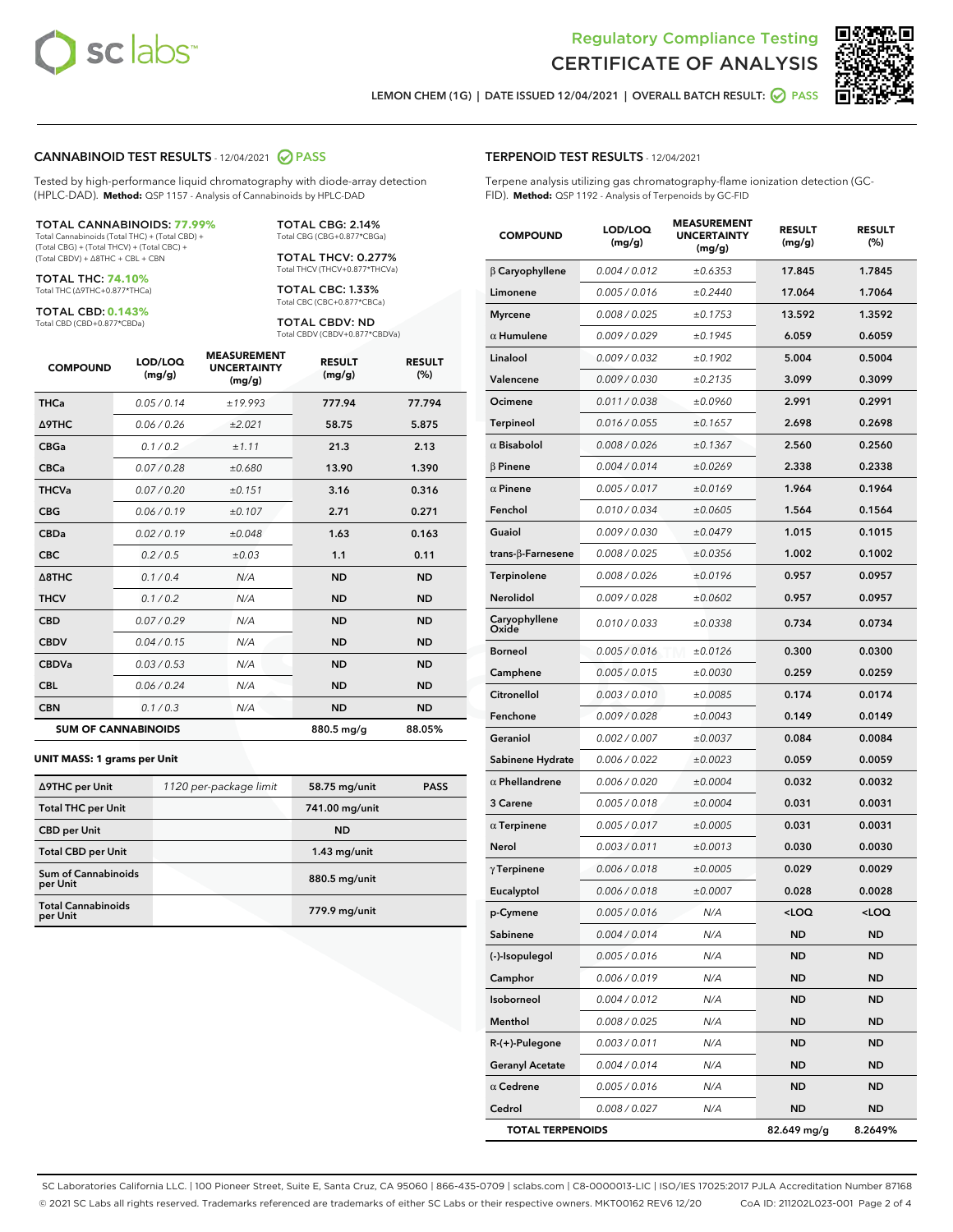



LEMON CHEM (1G) | DATE ISSUED 12/04/2021 | OVERALL BATCH RESULT: 2 PASS

## CATEGORY 1 PESTICIDE TEST RESULTS - 12/04/2021 2 PASS

Pesticide and plant growth regulator analysis utilizing high-performance liquid chromatography-mass spectrometry (HPLC-MS) or gas chromatography-mass spectrometry (GC-MS). \*GC-MS utilized where indicated. **Method:** QSP 1212 - Analysis of Pesticides and Mycotoxins by LC-MS or QSP 1213 - Analysis of Pesticides by GC-MS

| <b>COMPOUND</b>             | LOD/LOQ<br>$(\mu g/g)$ | <b>ACTION</b><br><b>LIMIT</b><br>$(\mu g/g)$ | <b>MEASUREMENT</b><br><b>UNCERTAINTY</b><br>$(\mu g/g)$ | <b>RESULT</b><br>$(\mu g/g)$ | <b>RESULT</b> |
|-----------------------------|------------------------|----------------------------------------------|---------------------------------------------------------|------------------------------|---------------|
| Aldicarb                    | 0.03 / 0.08            | $\ge$ LOD                                    | N/A                                                     | <b>ND</b>                    | <b>PASS</b>   |
| Carbofuran                  | 0.02/0.05              | $>$ LOD                                      | N/A                                                     | <b>ND</b>                    | <b>PASS</b>   |
| Chlordane*                  | 0.03 / 0.08            | $\geq$ LOD                                   | N/A                                                     | <b>ND</b>                    | <b>PASS</b>   |
| Chlorfenapyr*               | 0.03/0.10              | $\geq$ LOD                                   | N/A                                                     | <b>ND</b>                    | <b>PASS</b>   |
| Chlorpyrifos                | 0.02 / 0.06            | $\ge$ LOD                                    | N/A                                                     | <b>ND</b>                    | <b>PASS</b>   |
| Coumaphos                   | 0.02 / 0.07            | $\ge$ LOD                                    | N/A                                                     | <b>ND</b>                    | <b>PASS</b>   |
| Daminozide                  | 0.02/0.07              | $>$ LOD                                      | N/A                                                     | <b>ND</b>                    | <b>PASS</b>   |
| <b>DDVP</b><br>(Dichlorvos) | 0.03/0.09              | $\ge$ LOD                                    | N/A                                                     | <b>ND</b>                    | <b>PASS</b>   |
| Dimethoate                  | 0.03 / 0.08            | $\ge$ LOD                                    | N/A                                                     | <b>ND</b>                    | <b>PASS</b>   |
| Ethoprop(hos)               | 0.03/0.10              | $>$ LOD                                      | N/A                                                     | <b>ND</b>                    | <b>PASS</b>   |
| Etofenprox                  | 0.02 / 0.06            | $\ge$ LOD                                    | N/A                                                     | <b>ND</b>                    | <b>PASS</b>   |
| Fenoxycarb                  | 0.03 / 0.08            | $\ge$ LOD                                    | N/A                                                     | <b>ND</b>                    | <b>PASS</b>   |
| Fipronil                    | 0.03/0.08              | $\ge$ LOD                                    | N/A                                                     | <b>ND</b>                    | <b>PASS</b>   |
| Imazalil                    | 0.02 / 0.06            | $\ge$ LOD                                    | N/A                                                     | <b>ND</b>                    | <b>PASS</b>   |
| <b>Methiocarb</b>           | 0.02 / 0.07            | $\ge$ LOD                                    | N/A                                                     | <b>ND</b>                    | <b>PASS</b>   |
| Methyl<br>parathion         | 0.03/0.10              | $\ge$ LOD                                    | N/A                                                     | <b>ND</b>                    | <b>PASS</b>   |
| <b>Mevinphos</b>            | 0.03/0.09              | $>$ LOD                                      | N/A                                                     | <b>ND</b>                    | <b>PASS</b>   |
| Paclobutrazol               | 0.02 / 0.05            | $\ge$ LOD                                    | N/A                                                     | <b>ND</b>                    | <b>PASS</b>   |
| Propoxur                    | 0.03/0.09              | $\ge$ LOD                                    | N/A                                                     | <b>ND</b>                    | <b>PASS</b>   |
| Spiroxamine                 | 0.03 / 0.08            | $\ge$ LOD                                    | N/A                                                     | <b>ND</b>                    | <b>PASS</b>   |
| Thiacloprid                 | 0.03/0.10              | $\ge$ LOD                                    | N/A                                                     | <b>ND</b>                    | <b>PASS</b>   |

#### CATEGORY 2 PESTICIDE TEST RESULTS - 12/04/2021 @ PASS

| <b>COMPOUND</b>          | LOD/LOO<br>$(\mu g/g)$ | <b>ACTION</b><br>LIMIT<br>$(\mu g/g)$ | <b>MEASUREMENT</b><br><b>UNCERTAINTY</b><br>$(\mu g/g)$ | <b>RESULT</b><br>$(\mu g/g)$ | <b>RESULT</b> |  |
|--------------------------|------------------------|---------------------------------------|---------------------------------------------------------|------------------------------|---------------|--|
| Abamectin                | 0.03/0.10              | 0.1                                   | N/A                                                     | <b>ND</b>                    | <b>PASS</b>   |  |
| Acephate                 | 0.02/0.07              | 0.1                                   | N/A                                                     | <b>ND</b>                    | <b>PASS</b>   |  |
| Acequinocyl              | 0.02/0.07              | 0.1                                   | N/A                                                     | <b>ND</b>                    | <b>PASS</b>   |  |
| Acetamiprid              | 0.02/0.05              | 0.1                                   | N/A                                                     | <b>ND</b>                    | <b>PASS</b>   |  |
| Azoxystrobin             | 0.02/0.07              | 0.1                                   | N/A                                                     | <b>ND</b>                    | <b>PASS</b>   |  |
| <b>Bifenazate</b>        | 0.01 / 0.04            | 0.1                                   | N/A                                                     | <b>ND</b>                    | <b>PASS</b>   |  |
| <b>Bifenthrin</b>        | 0.02/0.05              | 3                                     | N/A                                                     | <b>ND</b>                    | <b>PASS</b>   |  |
| <b>Boscalid</b>          | 0.03/0.09              | 0.1                                   | N/A                                                     | <b>ND</b>                    | <b>PASS</b>   |  |
| Captan                   | 0.19/0.57              | 0.7                                   | N/A                                                     | <b>ND</b>                    | <b>PASS</b>   |  |
| Carbaryl                 | 0.02/0.06              | 0.5                                   | N/A                                                     | <b>ND</b>                    | <b>PASS</b>   |  |
| Chlorantranilip-<br>role | 0.04/0.12              | 10                                    | N/A                                                     | <b>ND</b>                    | <b>PASS</b>   |  |
| Clofentezine             | 0.03/0.09              | 0.1                                   | N/A                                                     | <b>ND</b>                    | <b>PASS</b>   |  |

| <b>COMPOUND</b>               | LOD/LOQ<br>(µg/g) | <b>ACTION</b><br>LIMIT<br>$(\mu g/g)$ | <b>MEASUREMENT</b><br><b>UNCERTAINTY</b><br>$(\mu g/g)$ | <b>RESULT</b><br>(µg/g) | <b>RESULT</b> |
|-------------------------------|-------------------|---------------------------------------|---------------------------------------------------------|-------------------------|---------------|
| Cyfluthrin                    | 0.12 / 0.38       | $\overline{2}$                        | N/A                                                     | <b>ND</b>               | <b>PASS</b>   |
| Cypermethrin                  | 0.11 / 0.32       | 1                                     | N/A                                                     | <b>ND</b>               | <b>PASS</b>   |
| Diazinon                      | 0.02 / 0.05       | 0.1                                   | N/A                                                     | <b>ND</b>               | <b>PASS</b>   |
| Dimethomorph                  | 0.03/0.09         | $\overline{2}$                        | N/A                                                     | <b>ND</b>               | <b>PASS</b>   |
| Etoxazole                     | 0.02 / 0.06       | 0.1                                   | N/A                                                     | <b>ND</b>               | <b>PASS</b>   |
| Fenhexamid                    | 0.03 / 0.09       | 0.1                                   | N/A                                                     | <b>ND</b>               | <b>PASS</b>   |
| Fenpyroximate                 | 0.02 / 0.06       | 0.1                                   | N/A                                                     | <b>ND</b>               | <b>PASS</b>   |
| <b>Flonicamid</b>             | 0.03 / 0.10       | 0.1                                   | N/A                                                     | <b>ND</b>               | <b>PASS</b>   |
| Fludioxonil                   | 0.03 / 0.10       | 0.1                                   | N/A                                                     | <b>ND</b>               | <b>PASS</b>   |
| Hexythiazox                   | 0.02 / 0.07       | 0.1                                   | N/A                                                     | <b>ND</b>               | <b>PASS</b>   |
| Imidacloprid                  | 0.04 / 0.11       | 5                                     | N/A                                                     | <b>ND</b>               | <b>PASS</b>   |
| Kresoxim-methyl               | 0.02 / 0.07       | 0.1                                   | N/A                                                     | <b>ND</b>               | <b>PASS</b>   |
| Malathion                     | 0.03 / 0.09       | 0.5                                   | N/A                                                     | <b>ND</b>               | <b>PASS</b>   |
| Metalaxyl                     | 0.02 / 0.07       | $\overline{c}$                        | N/A                                                     | <b>ND</b>               | <b>PASS</b>   |
| Methomyl                      | 0.03 / 0.10       | $\mathcal{I}$                         | N/A                                                     | <b>ND</b>               | <b>PASS</b>   |
| Myclobutanil                  | 0.03/0.09         | 0.1                                   | N/A                                                     | <b>ND</b>               | <b>PASS</b>   |
| Naled                         | 0.02 / 0.07       | 0.1                                   | N/A                                                     | ND                      | <b>PASS</b>   |
| Oxamyl                        | 0.04 / 0.11       | 0.5                                   | N/A                                                     | <b>ND</b>               | <b>PASS</b>   |
| Pentachloronitro-<br>benzene* | 0.03 / 0.09       | 0.1                                   | N/A                                                     | <b>ND</b>               | <b>PASS</b>   |
| Permethrin                    | 0.04/0.12         | 0.5                                   | N/A                                                     | <b>ND</b>               | <b>PASS</b>   |
| Phosmet                       | 0.03 / 0.10       | 0.1                                   | N/A                                                     | <b>ND</b>               | <b>PASS</b>   |
| Piperonylbu-<br>toxide        | 0.02 / 0.07       | 3                                     | N/A                                                     | <b>ND</b>               | <b>PASS</b>   |
| Prallethrin                   | 0.03 / 0.08       | 0.1                                   | N/A                                                     | <b>ND</b>               | <b>PASS</b>   |
| Propiconazole                 | 0.02 / 0.07       | 0.1                                   | N/A                                                     | <b>ND</b>               | <b>PASS</b>   |
| Pyrethrins                    | 0.04 / 0.12       | 0.5                                   | N/A                                                     | <b>ND</b>               | <b>PASS</b>   |
| Pyridaben                     | 0.02 / 0.07       | 0.1                                   | N/A                                                     | <b>ND</b>               | <b>PASS</b>   |
| Spinetoram                    | 0.02 / 0.07       | 0.1                                   | N/A                                                     | ND                      | <b>PASS</b>   |
| Spinosad                      | 0.02 / 0.07       | 0.1                                   | N/A                                                     | <b>ND</b>               | <b>PASS</b>   |
| Spiromesifen                  | 0.02 / 0.05       | 0.1                                   | N/A                                                     | <b>ND</b>               | <b>PASS</b>   |
| Spirotetramat                 | 0.02 / 0.06       | 0.1                                   | N/A                                                     | <b>ND</b>               | <b>PASS</b>   |
| Tebuconazole                  | 0.02 / 0.07       | 0.1                                   | N/A                                                     | <b>ND</b>               | <b>PASS</b>   |
| Thiamethoxam                  | 0.03 / 0.10       | 5                                     | N/A                                                     | <b>ND</b>               | <b>PASS</b>   |
| Trifloxystrobin               | 0.03 / 0.08       | 0.1                                   | N/A                                                     | <b>ND</b>               | <b>PASS</b>   |

SC Laboratories California LLC. | 100 Pioneer Street, Suite E, Santa Cruz, CA 95060 | 866-435-0709 | sclabs.com | C8-0000013-LIC | ISO/IES 17025:2017 PJLA Accreditation Number 87168 © 2021 SC Labs all rights reserved. Trademarks referenced are trademarks of either SC Labs or their respective owners. MKT00162 REV6 12/20 CoA ID: 211202L023-001 Page 3 of 4